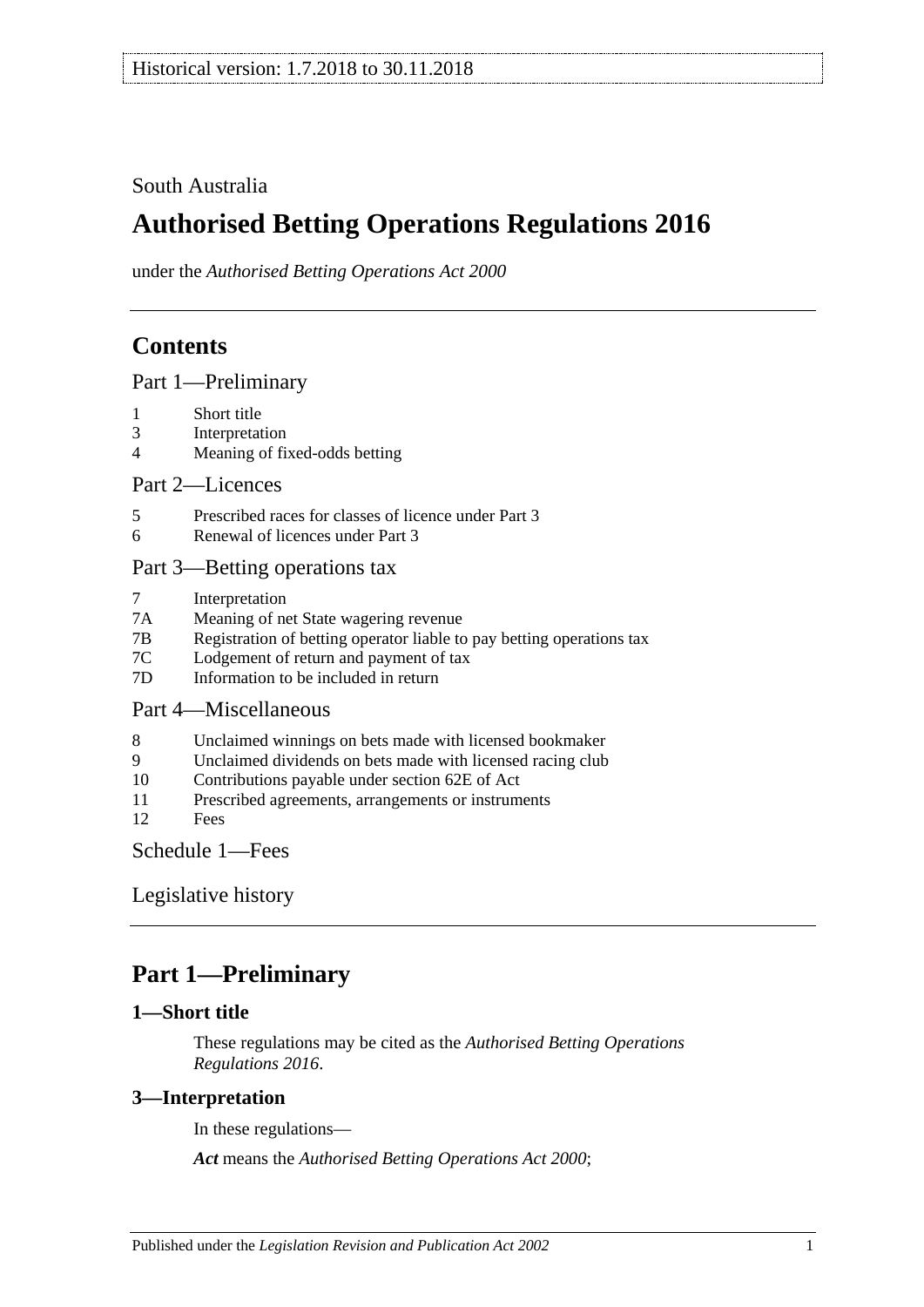*GST* means the tax payable under the GST law;

*GST law* means—

- (a) *A New Tax System (Goods and Services Tax) Act 1999* of the Commonwealth; and
- (b) the related legislation of the Commonwealth dealing with the imposition of a tax on the supply of goods, services and other things.

#### <span id="page-1-0"></span>**4—Meaning of fixed-odds betting**

- (1) Pursuant to section  $91(2)(ab)$  of the Act, the following forms of betting on races held by licensed racing clubs, or races that are the subject of approved contingencies, are declared to be fixed-odds betting for the purposes of the Act:
	- (a) the form of betting where a person makes a bet on a race result at starting price odds;
	- (b) the form of betting where a person makes a bet on a race result at best price odds;
	- (c) the form of betting where a person makes a bet on a race result on the basis that the amount payable on a winning bet is the amount that would be payable if the bet had been made as a totalisator bet with—
		- (i) the holder of the major betting operations licence; or
		- (ii) if the holder of the major betting operations licence is not conducting off-course totalisator betting in respect of the race, the body authorised to conduct off-course totalisator betting on the race in the jurisdiction in which the race is held,

(ignoring any adjustment to the totalisator dividend that would have resulted if the bet had actually been made as a totalisator bet).

#### (2) In this regulation—

*best price odds* means the odds determined—

- (a) in the case of a race held by a licensed racing club—by the betting price information service in attendance at the race or, in the absence of that service, by the club; or
- in the case of any other race—by the body holding the race,

to be the best price for the race result (the most favourable odds available on the race result at any time);

*betting price information service* means a body holding an approval under section 61(3) of the Act to communicate betting price information for races held by licensed racing clubs;

*starting price odds* means the odds determined—

- (a) in the case of a race held by a licensed racing club—by the betting price information service in attendance at the race or, in the absence of that service, by the club; or
- (b) in the case of any other race—by the body holding the race,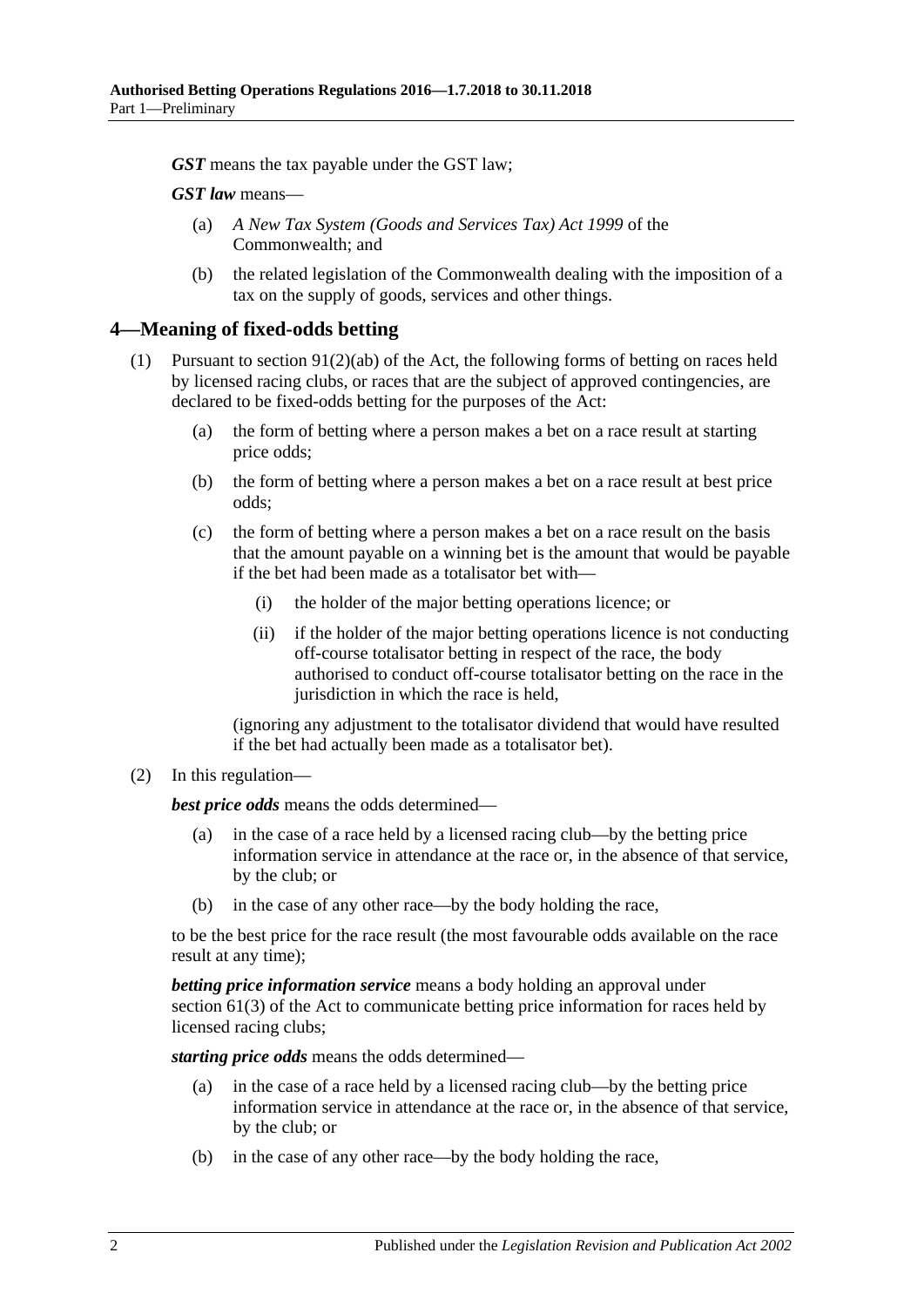to be the starting price for the race result (the odds available on the race result immediately before the start of the race).

## <span id="page-2-0"></span>**Part 2—Licences**

### <span id="page-2-1"></span>**5—Prescribed races for classes of licence under Part 3**

For the purposes of section  $34(1)(a)$ , (b) and (d) of the Act, a race conducted in the course of a business for which a licence is required under the *[Racing \(Proprietary](http://www.legislation.sa.gov.au/index.aspx?action=legref&type=act&legtitle=Racing%20(Proprietary%20Business%20Licensing)%20Act%202000)  [Business Licensing\) Act](http://www.legislation.sa.gov.au/index.aspx?action=legref&type=act&legtitle=Racing%20(Proprietary%20Business%20Licensing)%20Act%202000) 2000* is a race of a prescribed kind.

#### <span id="page-2-2"></span>**6—Renewal of licences under Part 3**

- (1) An application for renewal of a licence granted under Part 3 of the Act must be made before the date on which the licence would expire in the absence of an application for renewal but may not be made earlier than 6 months before that date.
- (2) If the licensing authority grants an application for renewal of a licence under Part 3 of the Act, the licence will continue to have effect for a period specified by the licensing authority in granting the application.

# <span id="page-2-3"></span>**Part 3—Betting operations tax**

### <span id="page-2-4"></span>**7—Interpretation**

In this Part—

*Commissioner* means the Commissioner of State Taxation.

#### <span id="page-2-5"></span>**7A—Meaning of net State wagering revenue**

- (1) For the purposes of paragraph (b) of the definition of *net State wagering revenue* in section 40B of the Act, all fees and commissions associated with making bets with, or using a service provided by, a betting operator are prescribed.
- (2) For the purposes of paragraph (d) of the definition of *net State wagering revenue* in section 40B of the Act, the amount of any refund of a bet made with, or using a service provided by, a betting operator by persons located in South Australia at the time of making the bet or using the service is prescribed.

#### <span id="page-2-7"></span><span id="page-2-6"></span>**7B—Registration of betting operator liable to pay betting operations tax**

(1) A betting operator who is not already registered must apply for registration under this regulation if the betting operator is liable to pay betting operations tax in respect of a financial year under section 40D of the Act.

Maximum penalty: \$5 000.

- (2) An application for registration must be made to the Commissioner in a manner and form approved by the Commissioner—
	- (a) in the case of a betting operator who is a licensed bookmaker—within 7 days after the end of the relevant financial year; or
	- (b) in the case of any other betting operator—within 7 days after the month in which the betting operator becomes liable to pay betting operations tax for the relevant financial year.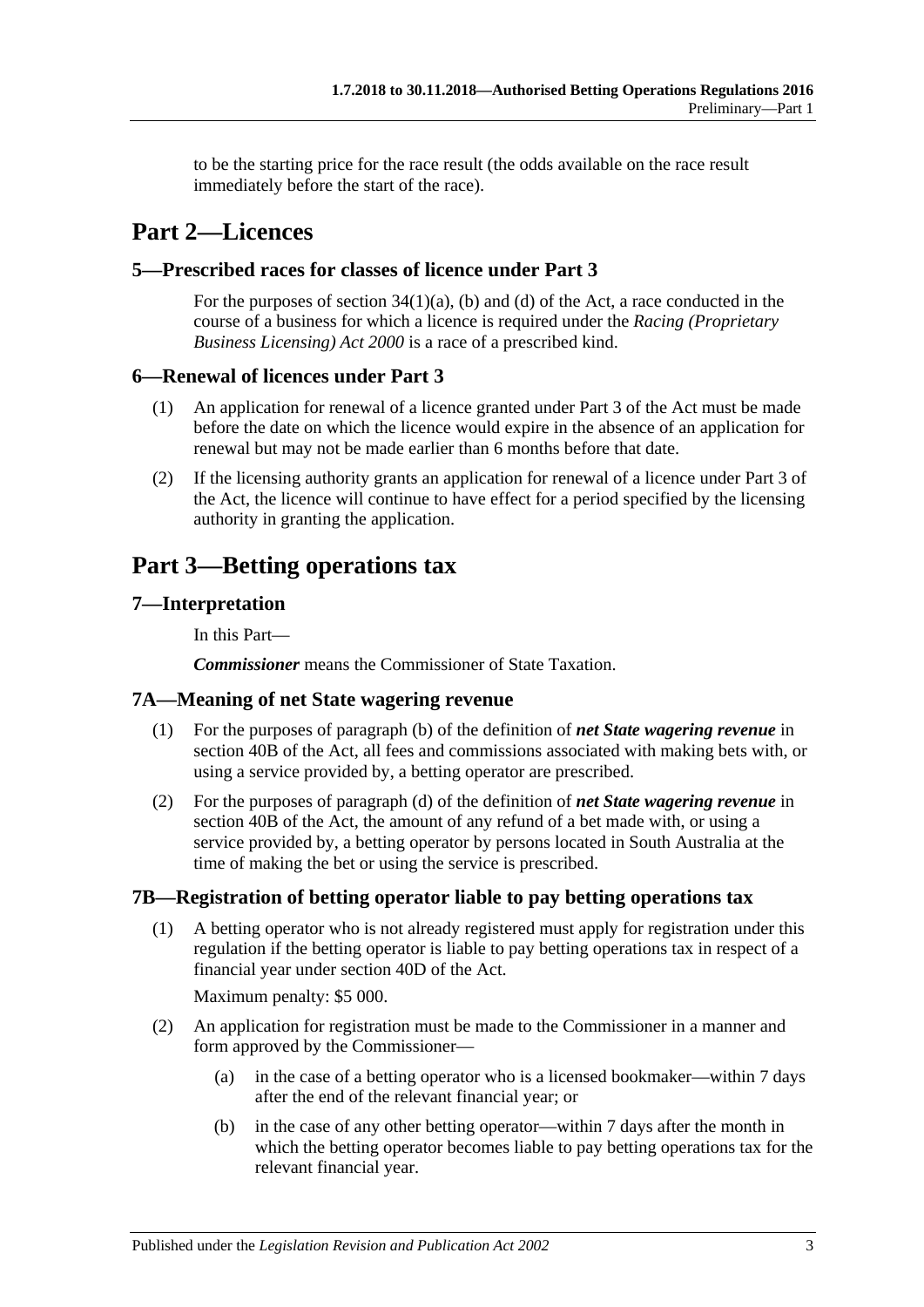- (3) On receiving an application under this regulation, the Commissioner must register the applicant.
- (4) The Commissioner may cancel the registration of a betting operator if satisfied that the betting operator has ceased to pay or have a liability to pay betting operations tax as set out in [subregulation](#page-2-7) (1).

### <span id="page-3-0"></span>**7C—Lodgement of return and payment of tax**

- (1) A licensed bookmaker who is registered or required to apply for registration under this Part must, within 21 days after the end of each financial year—
	- (a) lodge with the Commissioner a return setting out the bookmaker's net State wagering revenue for the relevant financial year; and
	- (b) pay to the Commissioner the betting operations tax payable on that revenue (if any).
- (2) Any other betting operator who is registered or required to apply for registration under this Part must, within 21 days after the end of the month in a financial year in which the betting operator's net State wagering revenue for that financial year first exceeds \$150 000 (the *first month*), and within 21 days after the end of each subsequent month of that financial year—
	- (a) lodge with the Commissioner a return setting out—
		- (i) the betting operator's net State wagering revenue for that month; and
		- (ii) the betting operator's total net State wagering revenue for the relevant financial year; and
	- (b) pay to the Commissioner any betting operations tax payable on the net State wagering revenue for that month as follows:
		- (i) for the first month—the betting operator is liable to pay betting operations tax for that month at a rate of 15% of the amount of the betting operator's total net State wagering revenue for the year to date in excess of \$150 000;
		- (ii) for each subsequent month—
			- (A) if there is a net loss in the betting operator's State wagering revenue—no betting operations tax is payable for that month; or
			- (B) if there is a net gain in the betting operator's State wagering revenue—the betting operator is liable to pay, for that month, an amount of betting operations tax equal to—
				- 15% of the amount of the betting operator's total net State wagering revenue for that month; less
				- the amount of any overpayment of betting operations tax made by the betting operator for the financial year to date (taking into account any net loss in the betting operator's State wagering revenue that occurred in the previous month).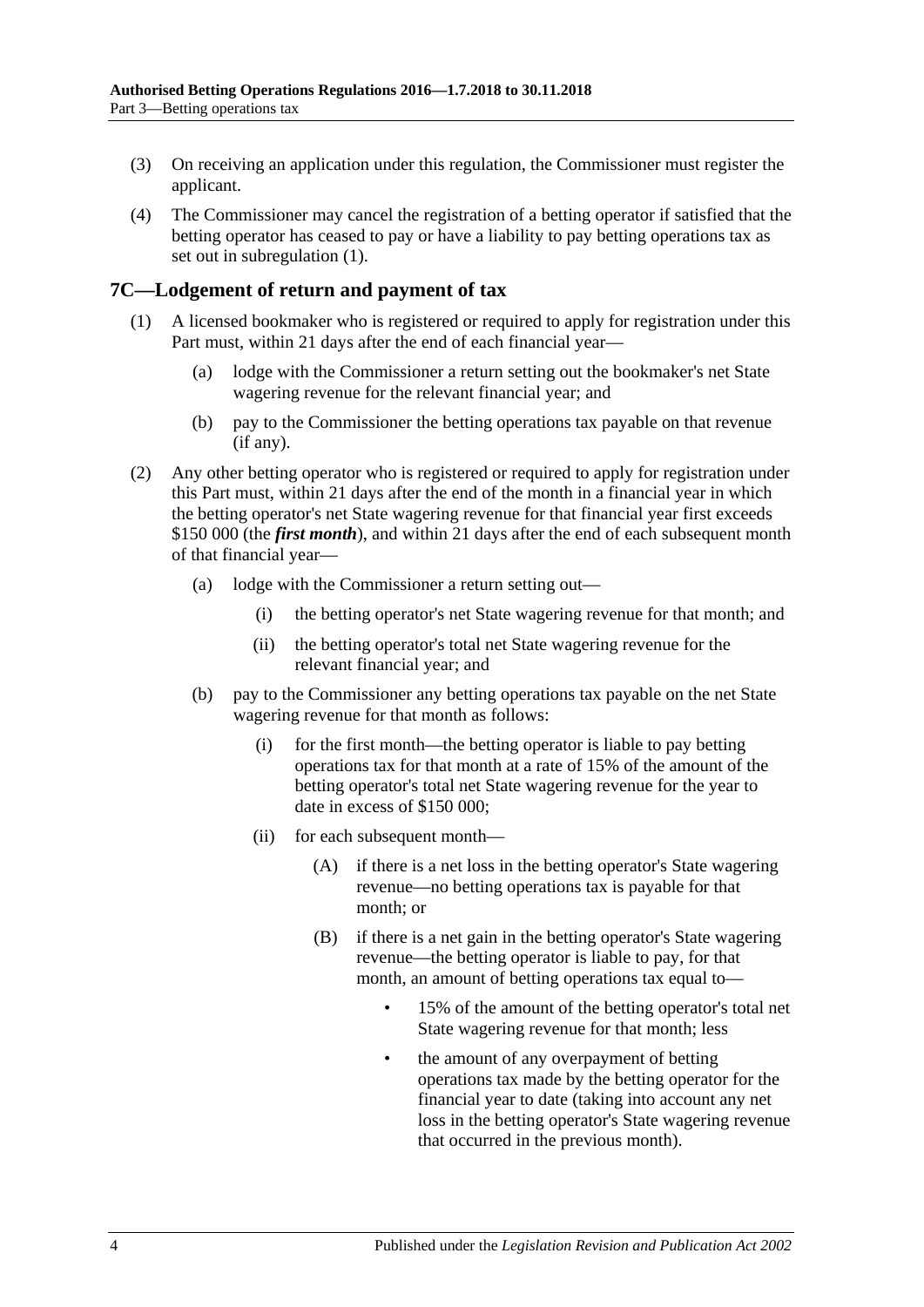- <span id="page-4-3"></span>(3) The Commissioner may vary—
	- (a) the time within which a specified betting operator is required to furnish returns or pay betting operations tax; or
	- (b) the period in relation to which a specified betting operator, or betting operators of a specified class, are required to furnish returns or pay betting operations tax.
- (4) A variation made under [subregulation](#page-4-3) (3)—
	- (a) may be made subject to conditions or limitations; and
	- (b) may be made, varied or revoked by notice in writing to a betting operator or by notice in the Gazette.

#### <span id="page-4-0"></span>**7D—Information to be included in return**

A return lodged under this Part must be in a form approved by the Commissioner and contain the following information:

- (a) the betting operator's name, address, telephone number and email address;
- (b) the following details in respect of the net State wagering revenue for the period to which the return relates:
	- (i) the total amount of all bets made with, or using a service provided by, the betting operator by persons who were located in South Australia at the time of making the bet or using the service;
	- (ii) the total of any fees or commissions associated with making the bets or using the service;
	- (iii) the total amount of all winnings paid or payable in respect of those bets.

## <span id="page-4-1"></span>**Part 4—Miscellaneous**

#### <span id="page-4-4"></span><span id="page-4-2"></span>**8—Unclaimed winnings on bets made with licensed bookmaker**

- (1) A licensed bookmaker must, on or before 30 September in every year, pay to the Treasurer to be credited to the Consolidated Account the amount of any unclaimed winnings on bets the outcome of which was determined during the preceding financial year.
- (2) If a payment has been made under [subregulation](#page-4-4) (1) in respect of unclaimed winnings on a bet, the Treasurer may pay the amount of the winnings from the Consolidated Account (which is appropriated to the necessary extent) to the licensed bookmaker with whom the bet was made or the person entitled to be paid the winnings if—
	- (a) in the case of payment to the licensed bookmaker—the Treasurer is satisfied that the bookmaker has, since the payment to the Treasurer in respect of the bet, paid the amount of the winnings to the person entitled to be paid the winnings on the bet; and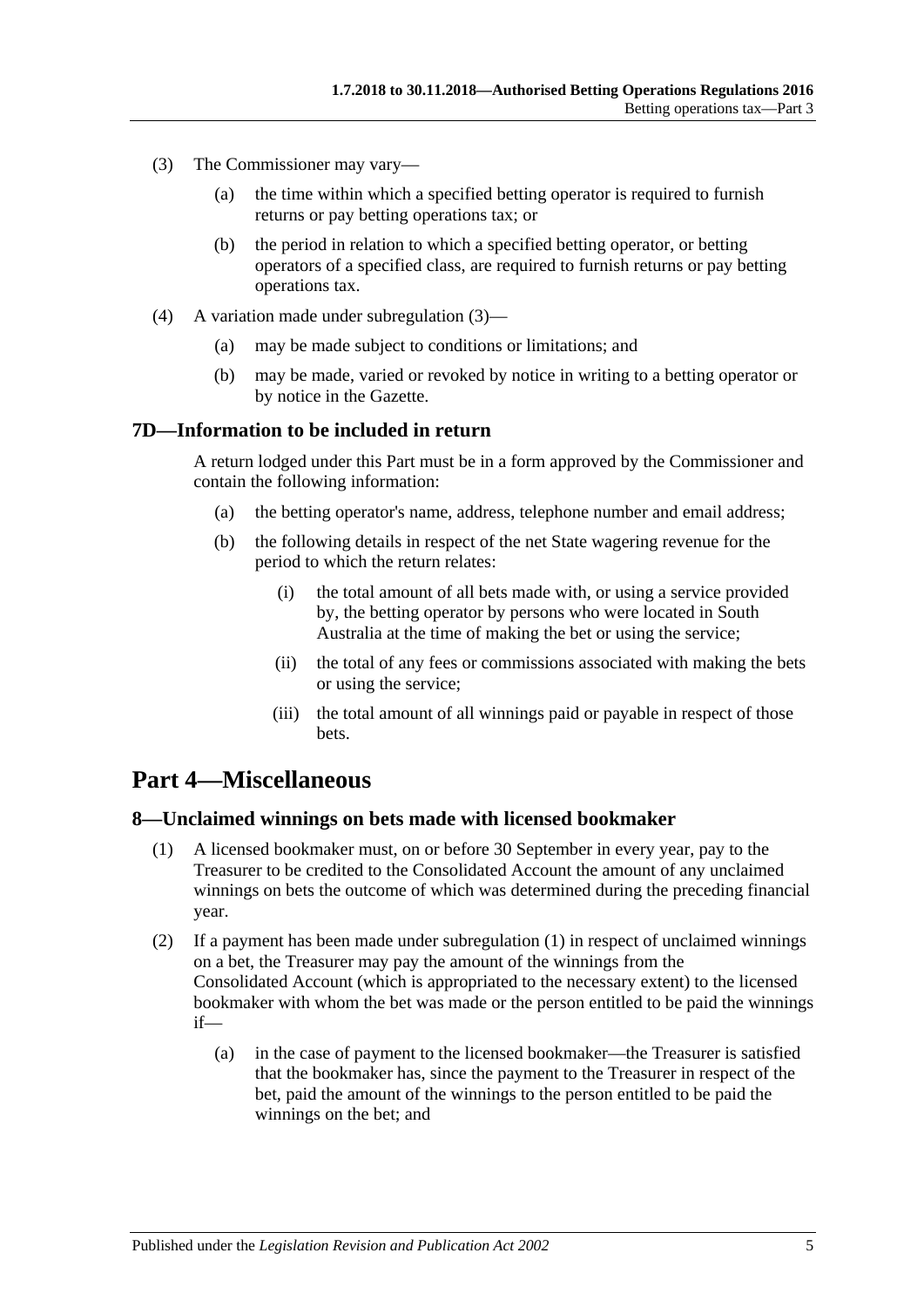- (b) in the case of payment to the person entitled to be paid the winnings—the Treasurer is satisfied that the person is so entitled and has not made a claim to the licensed bookmaker for payment of the winnings or has made such a claim but payment has been refused; and
- (c) in any case—
	- (i) the Treasurer has not made payment of the amount of the winnings to any other person; and
	- (ii) the Treasurer is satisfied that no other person has a valid claim to be paid the winnings.
- (3) In this regulation—

*licensed bookmaker* includes a person who was formerly a licensed bookmaker.

#### <span id="page-5-0"></span>**9—Unclaimed dividends on bets made with licensed racing club**

A licensed racing club must, on or before 30 September in every year, pay to the Treasurer for the credit of the Consolidated Account an amount being the sum of the amounts accruing to the club as unclaimed dividends during the preceding financial year.

#### <span id="page-5-2"></span><span id="page-5-1"></span>**10—Contributions payable under section 62E of Act**

- (1) For the purposes of section  $62E(12)$  of the Act, the amount that may be recovered as a debt due to the relevant racing controlling authority by an operator who conducts SA race betting operations when a contribution agreement is not in force is 20% of the gross proceeds of those betting operations.
- (2) For the purposes of [subregulation](#page-5-2) (1)—
	- (a) subject to [paragraph](#page-5-3) (b), the following amounts are to be included in the calculation of gross proceeds of betting operations:
		- (i) any amount (excluding GST) paid to the betting operator as a bet on an SA race;
		- (ii) any amount (excluding GST) paid to the betting operator in respect of a relevant lay-off bet made by the operator;
		- (iii) any amount (excluding GST) paid to the betting operator as a fee or commission relating to a bet or an offer to make a bet on an SA race on a betting exchange operated by the operator; and
	- (b) the following amounts are not to be included in the calculation of gross proceeds of betting operations:
		- (i) any amount (excluding GST) paid out by the betting operator in respect of a bet on an SA race made with the operator;
		- (ii) any amount (excluding GST) paid out by the betting operator as a relevant lay-off bet.

<span id="page-5-3"></span>**Note—**

In summary, gross proceeds are calculated as the total amount received as bets, dividends on relevant lay-off bets and commission less amounts paid out in respect of bets and relevant lay-off bets.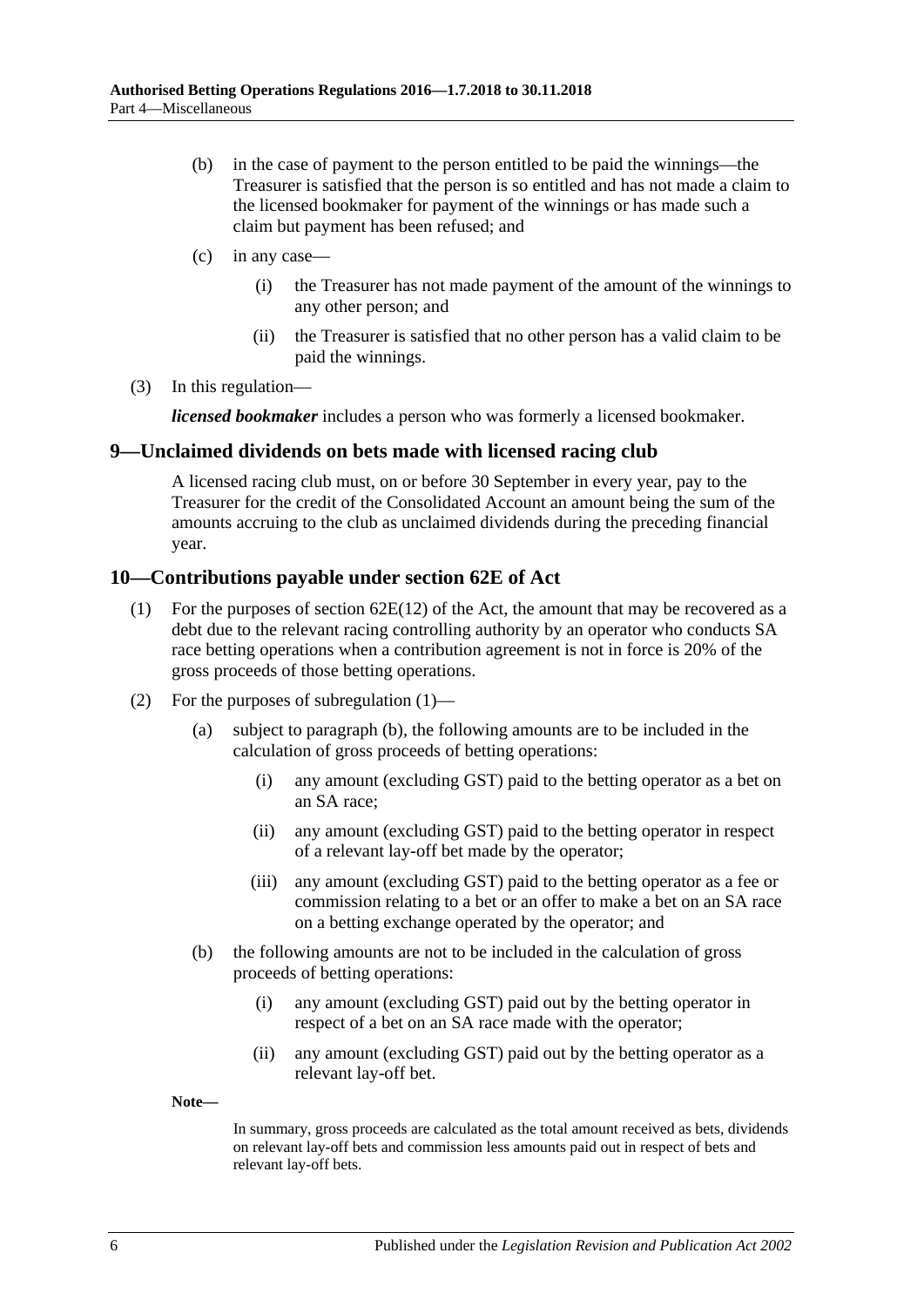- <span id="page-6-2"></span>(3) For the purposes of this regulation—
	- (a) a bet is a *lay-off bet* if—
		- (i) it is a bet made by a betting operator with a person authorised under the law of this State, another State or a Territory of Australia to conduct betting; and
		- (ii) the bet is made by the betting operator to off-set the operator's liability in respect of amounts paid to the betting operator as fixed-odds bets on SA races; and
		- (iii) the bet relates to the same contingencies as the fixed-odds bets referred to in [subparagraph](#page-6-2) (ii); and
	- (b) a lay-off bet is a *relevant lay-off bet* if the amount that the betting operator stands to win on the lay-off bet and any other lay-off bets relating to the same contingencies does not exceed the amount the betting operator stands to lose on the fixed-odds bets in respect of which the operator's liability is off-set.
- (4) In this regulation—

*SA race* means a race held in this State by a racing club.

#### <span id="page-6-0"></span>**11—Prescribed agreements, arrangements or instruments**

For the purposes of the definition of *prescribed agreement, arrangement or instrument* in section 81(2) of the Act, the following agreements, arrangements or instruments are prescribed:

- (a) the Intercode Agreement, within the meaning of the Government Agreement, entered into between Racing SA Pty Limited (ACN 095 660 058), Thoroughbred Racing SA Limited (ACN 094 475 939), Harness Racing SA Limited (ACN 094 559 930) and Greyhound Racing SA Limited (ACN 094 569 525) as amended by amending deed dated 15 August 2001;
- (b) the constitution of Racing SA Pty Limited (ACN 095 660 058) as at the commencement of this regulation;
- (c) the constitution of Thoroughbred Racing SA Limited (ACN 094 475 939) as at the commencement of this regulation;
- (d) the constitution of Harness Racing SA Limited (ACN 094 559 930) as at the commencement of this regulation;
- (e) the constitution of Greyhound Racing SA Limited (ACN 094 569 525) as at the commencement of this regulation.

#### <span id="page-6-1"></span>**12—Fees**

- (1) The fees fixed by [Schedule](#page-7-0) 1 are payable to the licensing authority for the purposes set out in [Schedule](#page-7-0) 1.
- <span id="page-6-3"></span>(2) The licensee must pay to the Commissioner, before the Commissioner grants an approval of systems, procedures or equipment that the Authority has determined under section  $41(1)(c)$  of the Act to be subject to that section, a fee of the amount determined by the Commissioner to be the costs incurred in respect of examination of the systems, procedures or equipment for the purpose of determining whether or not such an approval should be granted.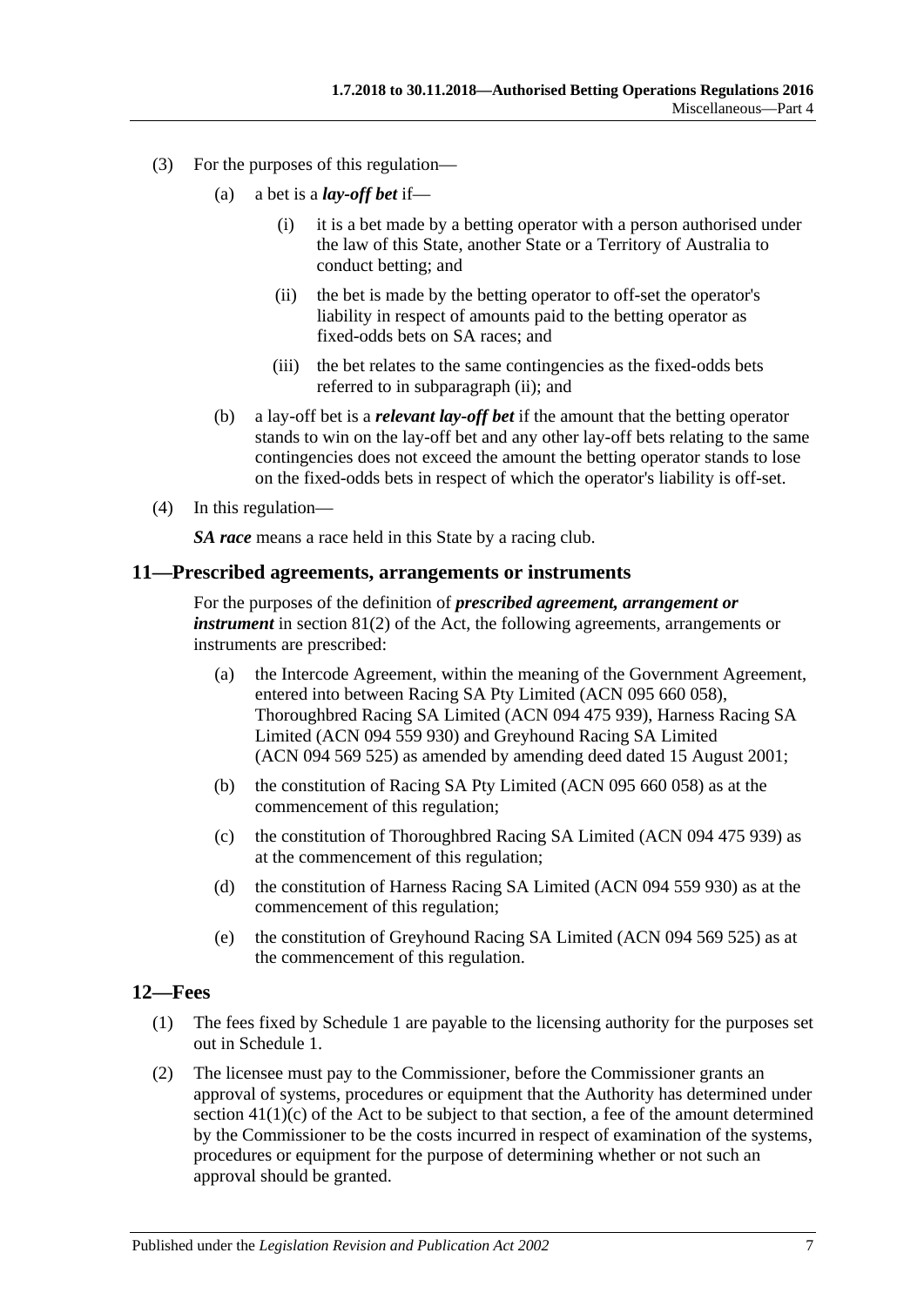(3) The Commissioner may waive the whole or a part of a fee payable to the Commissioner under [subregulation](#page-6-3) (2).

# <span id="page-7-0"></span>**Schedule 1—Fees**

|                | Application for grant of bookmaker's licence                       | \$258.00 |
|----------------|--------------------------------------------------------------------|----------|
| 2              | Application for renewal of bookmaker's licence                     | \$169.00 |
| 3              | Application for grant or renewal of agent's licence                | \$49.50  |
| $\overline{4}$ | Application for variation of a condition of a licence under Part 3 | \$84.50  |
| 5              | Application for renewal of betting shop licence                    | \$169.00 |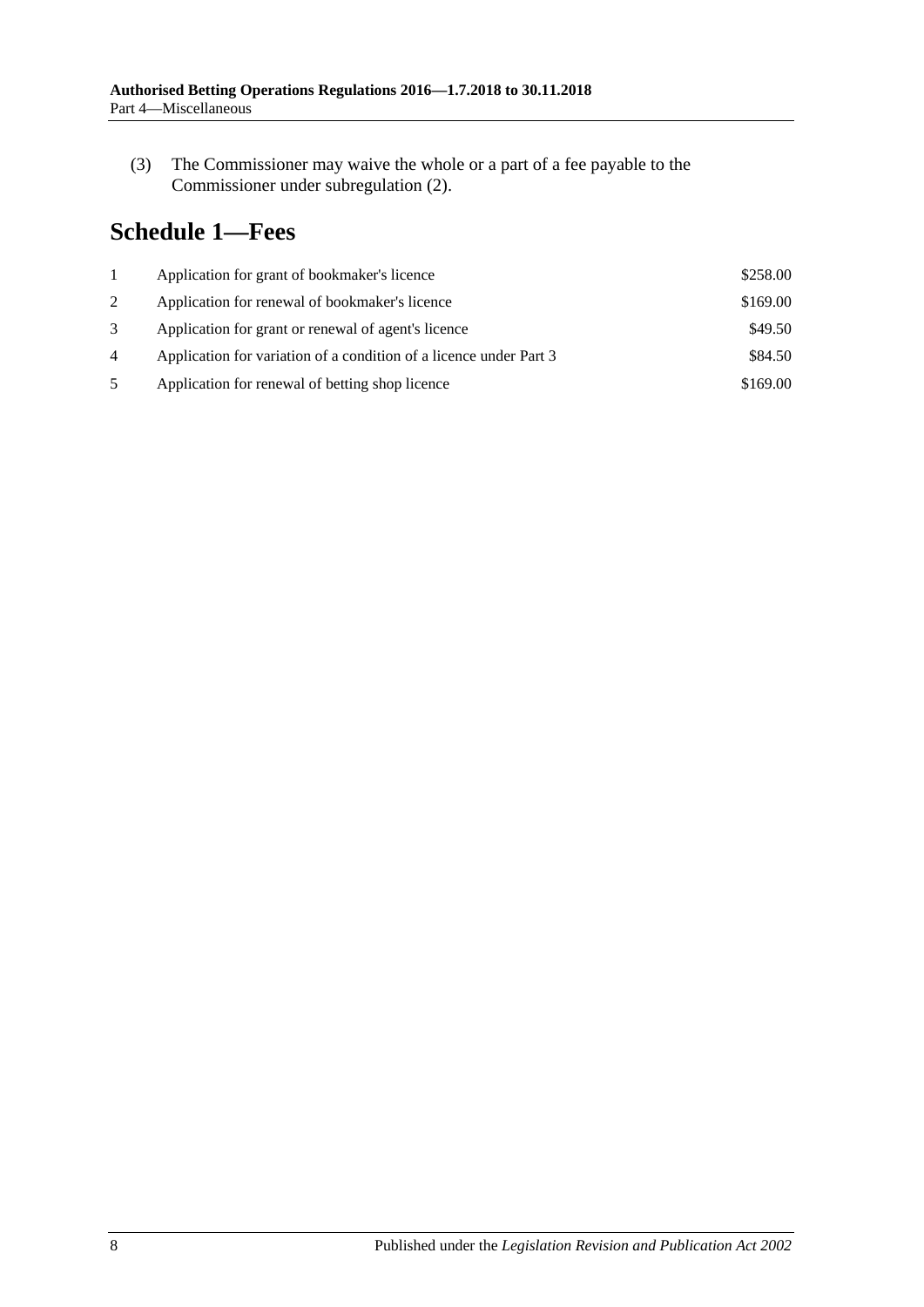# <span id="page-8-0"></span>**Legislative history**

### **Notes**

- Variations of this version that are uncommenced are not incorporated into the text.
- Please note—References in the legislation to other legislation or instruments or to titles of bodies or offices are not automatically updated as part of the program for the revision and publication of legislation and therefore may be obsolete.
- Earlier versions of these regulations (historical versions) are listed at the end of the legislative history.
- For further information relating to the Act and subordinate legislation made under the Act see the Index of South Australian Statutes or www.legislation.sa.gov.au.

## **Legislation revoked by principal regulations**

The *Authorised Betting Operations Regulations 2016* revoked the following:

*Authorised Betting Operations Regulations 2001*

## **Principal regulations and variations**

New entries appear in bold.

| Year No  |          | Reference                         | Commencement      |
|----------|----------|-----------------------------------|-------------------|
| 2016 203 |          | Gazette 25.8.2016 p3465           | 25.8.2016: r 2    |
|          | 2017 127 | Gazette 22.6.2017 p2341           | $1.7.2017$ : r 2  |
|          |          | 2017 194 Gazette 27.6.2017 p2637  | $1.7.2017$ : r 2  |
|          |          | 2018 138 Gazette 21.6.2018 p2377  | $1.7.2018:$ r 2   |
|          |          | 2018 236 Gazette 29.11.2018 p4115 | $1.12.2018$ : r 2 |

## **Provisions varied**

New entries appear in bold.

Entries that relate to provisions that have been deleted appear in italics.

| Provision       | How varied                                                            | Commencement |
|-----------------|-----------------------------------------------------------------------|--------------|
| Pt1             |                                                                       |              |
| heading         | inserted by $194/2017$ r 4                                            | 1.7.2017     |
| r <sub>2</sub>  | omitted under Legislation Revision and<br><b>Publication Act 2002</b> | 1.7.2017     |
| Pt 2            |                                                                       |              |
| heading         | inserted by $194/2017$ r 5                                            | 1.7.2017     |
| r <sub>7</sub>  | deleted by $194/2017$ r 6                                             | 1.7.2017     |
| Pt <sub>3</sub> | inserted by $194/2017$ r 6                                            | 1.7.2017     |
| Pt 4            |                                                                       |              |
| heading<br>r12  | inserted by 194/2017 r 7                                              | 1.7.2017     |